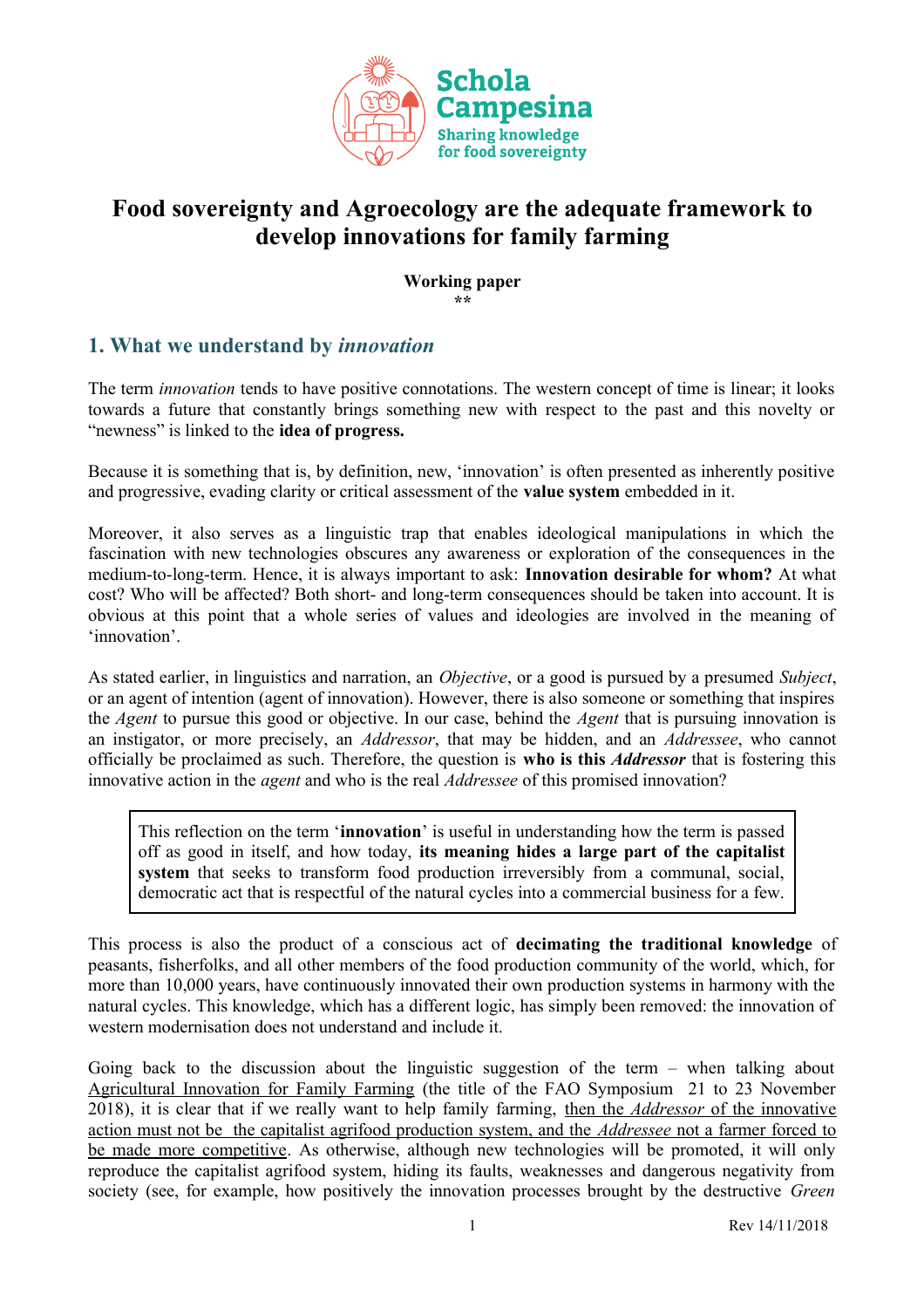*Revolution* in agriculture were initially perceived by society).

On the contrary, real innovation for family farming, is not subjected to a logic of reproducing the capitalist agrifood system, but must, above all, promote exchanges between different perspectives, involving agents with different outlooks and skills, in order to blend them together and explore new possibilities (food producers and academicians for instance): agroecology already models this practice of dialogue between various sources of knowledge keeping at the centre the food producer community knowledge.

## **2. Family farming and innovation**

The distinctive element of family farming is that it **values useful**, non-commoditized**, work**, rather than the remuneration of invested capital. Regardless of cultural norms and the diversity of its forms, the family is the base unit of society and it therefore changes and evolves together with society. However, despite this diversity and evolution, the centrality and value of the qualitative nature of work remains characterised by the family dimension (in this sense, workers' cooperatives can be included in family farming).

This is why family farming is **incompatible with the agro-industrial model**, which uses capital as its core value, thereby demeaning the quality of work - and, together with this, the skills and knowledge of the people carrying out the work - in favour of a *uniform* development model that only seeks to increase capital growth. The agro-industrial model tends to grasp and reuse its own skills and knowledge, bending these to its logic and aiming to override family farming.

Do we really want "*innovation*" that **overrides family farming?** The erosion of family farming and the consequent loss of its knowledge and biodiversity make agricultural models and farmers fully dependent on those with the **power of information and data** (multinationals).

There is therefore a need to **strengthen** the knowledge system of family farming, its **ability to innovate**, as well as boosting its value, so that it does not get lost and avoid uniformity of agriculture, food and biodiversity. In this working paper, we are showing how, based on food sovereignty and agroecology, family farming is already guiding numerous innovative processes.

### **3. Knowledge as an economic commodity**

In the near future, knowledge and the data in which it is organised, will be of the most important economic value. Family farming can strengthen itself and continue to guarantee the **right to food for all** only if it can maintain control of knowledge and data.

The concentration of knowledge and ownership of data in the hands of a few, does not bring to a harmonised development in society, but rather, creates inequality and conflict. The large agro-industrial companies - products of an *extractivist* culture, which expropriate peasant knowledge, plunder nature, favour monoculture and demean biodiversity - are promoting a gigantic process of **concentrating and controlling data** in agriculture.

The clearest example of this process can be seen in the livestock sector. *Marvellous innovations* have been applied the most to this sector of the agro-industrial model, erasing the experience of thousands of years' worth of breeders and shepherds. As a result, the livestock sector receives the largest capital investment and so, the family farming model in this sector has become almost totally absent. At the same time, we are aware that this model has triggered an extraordinary loss of animal biodiversity and caused the highest levels of pollution in the whole of the agriculture industry, with the result that it has been labelled as the largest emitter of greenhouse gases and the main cause of polluting groundwater. This assertion of the agroindustrial model has also generated an extraordinary concentration of ownership of the entire production chain from fodder production all the way to the finished product. This example illustrates that the **concentration of knowledge leads inevitably to the further loss of**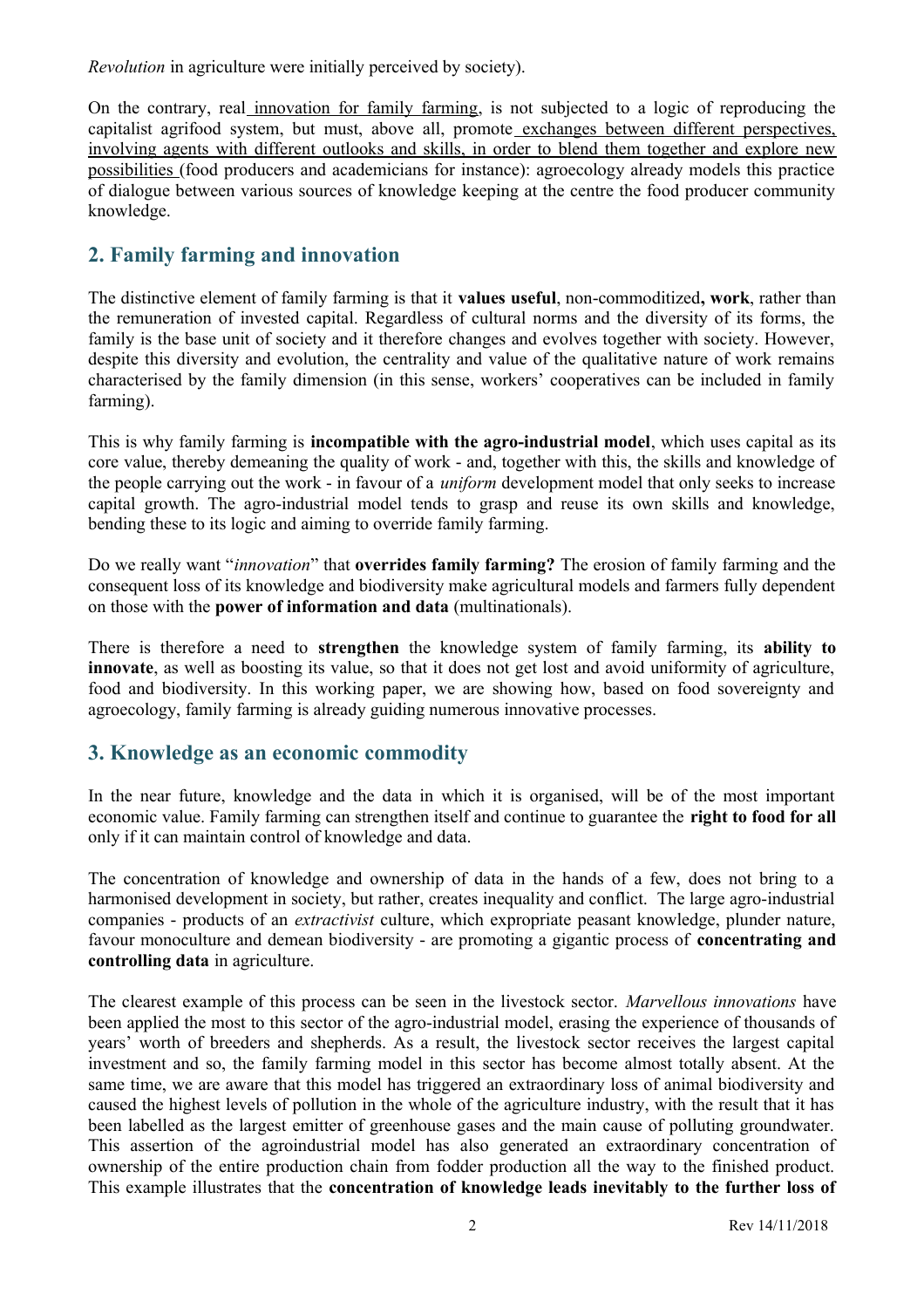**biodiversity**, together with other negative effects, which we cannot allow if we want to guarantee the future of humanity.

The Sustainable Development Goals (SDGs) of the United Nations also confirm this statement. Innovations for family farming must follow clear criteria and cannot contradict the SDGs. The decade on family farming, launched by the UN General Assembly, has already demonstrated the recognition of the centrality of family farming to achieve the SDGs.

## **4. Agroecology: innovation for family farming**

It is clear that any innovation in agriculture must be subject to a process that verifies the effectiveness and validity for family farming. This process cannot be delegated to a third party. The failure of thirdparty certification models proves this.

Positive innovation in agriculture can only occur, if innovation itself is the product of a process where family farming actors are totally involved, constituting a community that works not only as an *Addressor working towards the common good,* but also as an *Addressee seeking the social benefit of this good.*

**This leads us to the point that an agroecological approach, which recognises peasant knowledge as a core element can bring about favourable innovation for family farming.** Agroecology is therefore the framework in which real innovation for family farming can be developed. This is already taking place in all the continents and today, agroecology is at the forefront of progress in terms of social innovation and family farming production<sup>[1](#page-2-0)</sup>.

# **5. The challenge of digitalisation for family farming**

We must immediately tackle the issue of digital agriculture, which is, undoubtedly, one of the most important tools used by agroindustry to promote itself. Farmers' knowledge has been extracted countless times in order to gain the total control of the entire production chain. The **dematerialisation of agriculture** is a work in progress and is clearly set on a collision course with the interests of family farming.

At the same time, it has to be underlined that digitalisation has undoubted potential, if subject to a few fundamental principles:

The control of data must be in the hands of food producer's and their organisations,

 The continuous processing of data must have the full participation of the farmers and it need to be the farmers, who continue to be in charge of the production process.

Digitalisation must therefore be a tool subject to the control of the food producers and at their service, which strengthens the ability to improve their quality of life, boost the rural community livelihoods and strengthen the centrality of peasant knowledge in the production process and in the organisational and social system.

Innovation inspired by agroecology and food sovereignty is aimed at the collective common good, and can **be strengthened with the help of digitalisation**.

At the same time, we have to recognize that **no artificial brain can be ever better than a human brain**. The farmer's ability to analyse the data of his or her own farm is unique and cannot be replicated. Peasant knowledge is also made up of the senses, the feelings and smell of the earth and the air and even a sixth sense (attention to the environment, a kind of intuition), which can only be acquired after years of work and cannot be digitalised. Digitalisation improves our knowledge but cannot replace it.

<span id="page-2-0"></span><sup>&</sup>lt;sup>1</sup> For a better understand of what Agroecology is, see the [Declaration of Nyeleni 2015](http://www.foodsovereignty.org/forum-agroecology-nyeleni-2015-2/declaration-of-the-international-forum-for-agroecology-nyeleni-2015/)